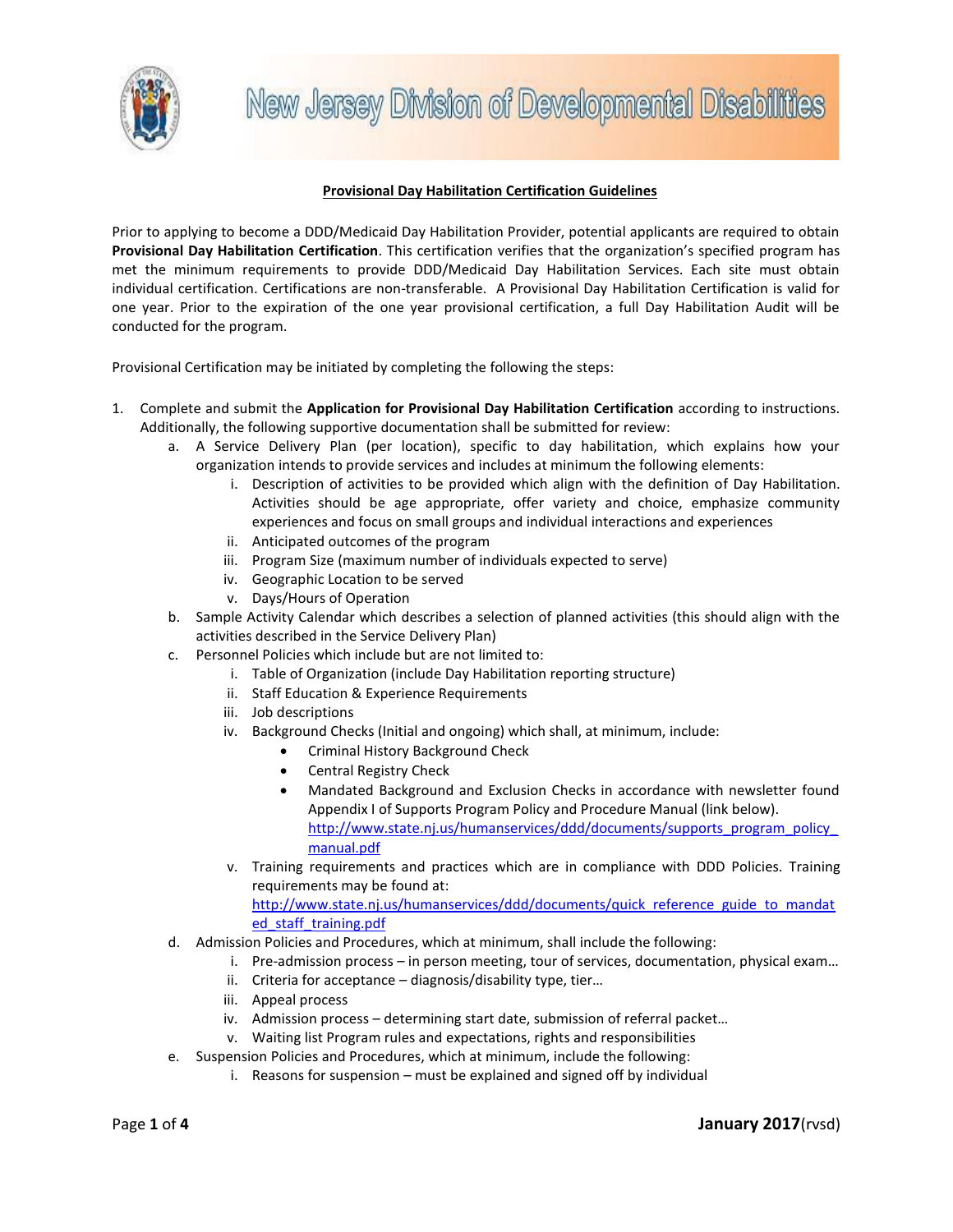

- ii. Process for making determination determining that reasons are met, warning process, determining length of suspension, notification to individual, caregiver, SC, DDD, etc.
- iii. Return to services
- iv. Appeal process
- f. Discharge Policies and Procedures Policies, which at minimum, include the following:
	- i. Reasons for discharge must be explained and signed off by individual
	- ii. Process for making determination determining that reasons are met, warning process, determining length of suspension, notification to individual, caregiver, SC, DDD, etc.
	- iii. Appeal process
- g. Emergency Procedures which at minimum shall specify the following:
	- i. Practices for notifying administration, personnel, individuals served, families, guardians, etc.
	- ii. Locations of emergency equipment, alarm signals, evacuation routes
	- iii. Description of evacuation procedure for all individuals receiving services including mechanism to ensure everyone has been evacuated and is accounted for, meeting location(s), evacuation routes, method to determine reentry, method for reentry, etc.
	- iv. Description of shelter in place procedure for all individuals receiving services including mechanism to ensure everyone has been moved to a safe location and is accounted for, destinations within the building for various emergencies, routes to designated destinations, method to determine clearance to exit the building, method for exiting, etc.
	- v. Reporting procedures in accordance with DDD Circular #14 "Reporting Unusual Incidents"
	- vi. Methods for responding to Life-Threatening Emergencies in accordance with DDD Circular #20A "Life Threatening Emergencies"
- h. Transportation Policy and Procedures(The rate established for Day Habilitation includes transportation), which include but are not limited to the following elements:
	- i. Emergency/Accident Procedures
	- i. Pick up/Drop off Procedure (must include catchment area)
	- ii. Suspension
	- iii. Cancellations

## **Application and Supporting Documentation should be submitted to:**

**Email**

[DDD.ProvisionalDayHabilitationCertification@dhs.state.nj.us](mailto:DDD.ProvisionalDayHabilitationCertification@dhs.state.nj.us)

**~or~**

#### **Regular Mail**

Division of Developmental Disabilities P.O. Box 726 Trenton, NJ 08625-0726 Attention: Provider Enrollment and Performance Monitoring Unit

#### *\*Please confirm that the DDD has received the application via email read receipt \**

2. Upon receipt of completed application, a review will be conducted to ensure compliance with DDD requirements. A DDD representative will contact your organization to discuss results of review and next steps of the application process.

Page **2** of **4 January 2017**(rvsd)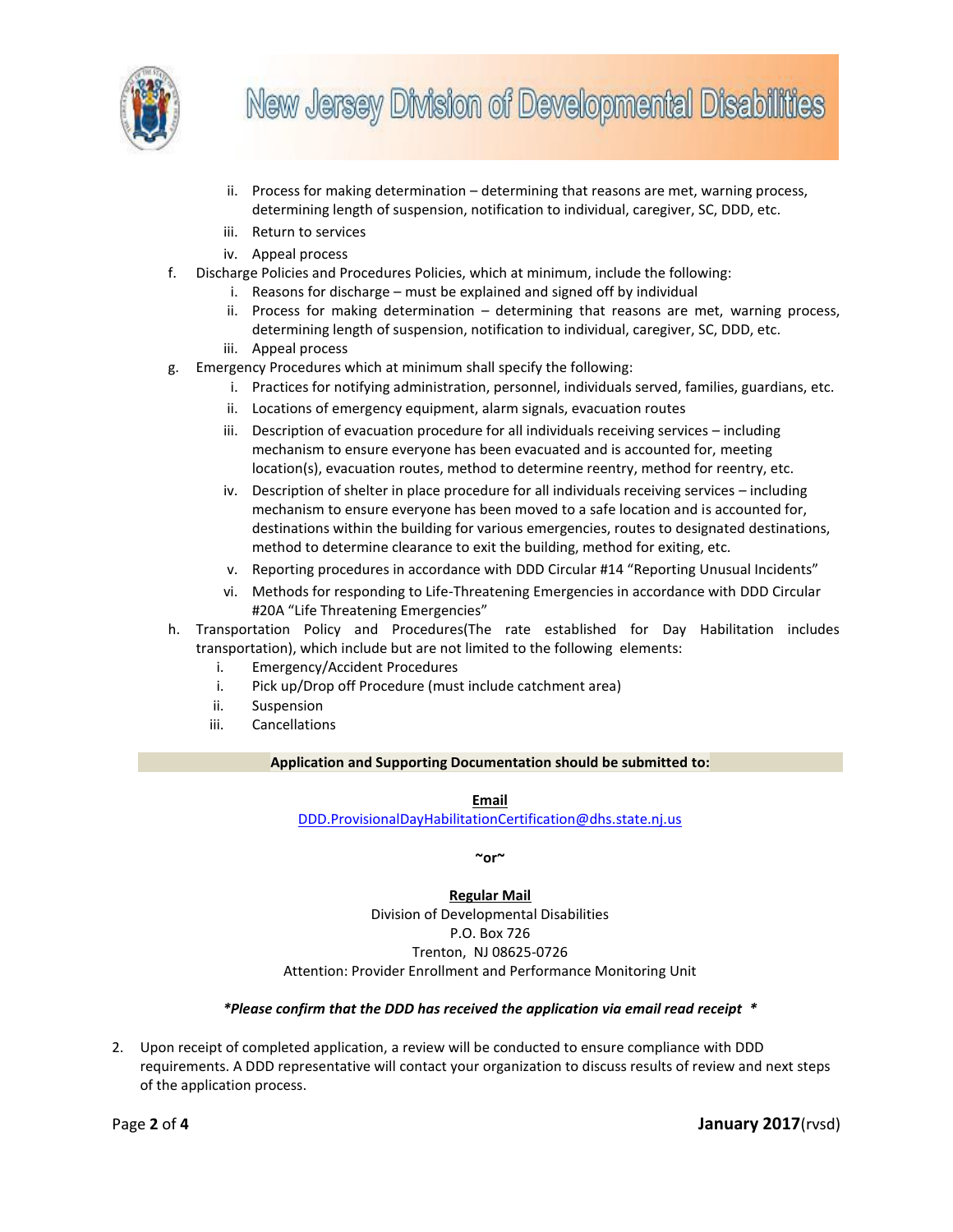

- 3. Applications that fail to meet DDD requirements will receive notification from a DDD representative indicating why this determination was made and necessary actions needed to take place for remediation. An organization may reapply once they have satisfactorily addressed outstanding issues. The DDD will determine if the minimum requirements have been met to issue a Provisional Day Habilitation Certification. The DDD reserves the right to request documentation verifying all information contained in the application.
	- a. If Provisional Day Habilitation Certification is not recommended at the time of reapplication, the organization will receive a letter indicating why this determination was made. The organization will be prohibited from reapplying for Provisional Day Habilitation Certification for a period no less than 90 days.
- 4. Applications that have been determined to meet DDD requirements will be contacted by a DDD representative to schedule an interview.
	- a. After successful completion of the interview:
		- i. **If your organization owns or leases a facility**:
			- 1. A facility review will be scheduled within 45 days in which a representative from the DDD will visit the program site and review the physical plant for compliance with the Day Habilitation standards. Please refer to the **Supports Program Policies and Procedures Manual** to ensure that your facility meets the required standards.
		- ii. After a **satisfactory** facility review, the organization will be issued a **Letter of Provisional Day Habilitation Certification**.
		- iii. Upon receipt of the **Letter of Provisional Day Habilitation Certification**, the organization should begin the **DDD/Medicaid Enrollment** process for Day Habilitation Services .
		- iv. Upon successful completion of the **DDD/Medicaid Enrollment process** for Day Habilitation Services, the certified program will become activated in the DDD/Medicaid Provider System.
	- b. **If your organization does not actively own or lease a facility**:
		- i. A L**etter of Provisional Day Habilitation Certification** will be issued to the organization.
		- ii. Upon receipt of the **Letter of Provisional Day Habilitation Certification**, the organization should **begin the DDD/Medicaid Enrollment process for Day Habilitation Services.**
		- iii. Upon successful completion of the **DDD/Medicaid Enrollment process** for Day Habilitation Services, the certified program will be held in an inactive status within the DDD/Medicaid Provider System until a program site is secured and a facility review is successfully conducted by DDD.
			- 1. Organizations are responsible to notify DDD once a facility has been secured. A facility review will be scheduled within 45 days of purchase or lease notification in which a representative from the DDD will visit the program site and review the physical plant for compliance with the Day Habilitation standards. Please refer to the **Supports Program Policies and Procedures Manual** to ensure that your facility meets the required standards.
			- 2. Should your organization fail to secure a site prior to the expiration of the Provisional Day Habilitation Certification a new Application for Provisional Day Habilitation Certification shall be made.

#### **Helpful Web Site Addresses**

**Application for Provisional Day Habilitation Certification**  [http://www.state.nj.us/humanservices/ddd/services/day/day\\_habilitation\\_certification.html](http://www.state.nj.us/humanservices/ddd/services/day/day_habilitation_certification.html)

**Navigating Provisional Day Habilitation Certification Webinar**  <https://www.youtube.com/watch?v=74Lynh9EmVQ>